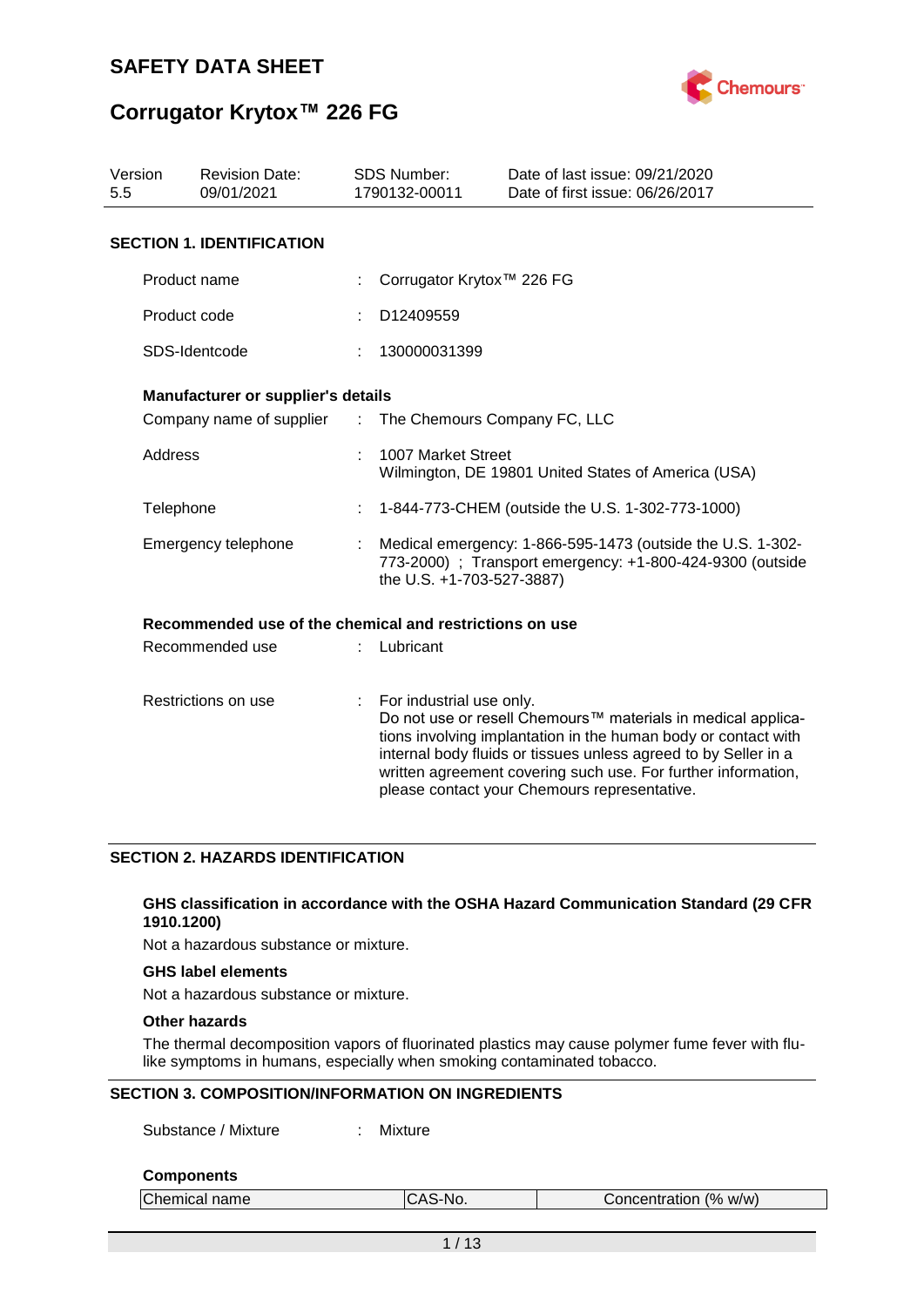



| Version<br>5.5 | <b>Revision Date:</b><br>09/01/2021                                  | <b>SDS Number:</b><br>1790132-00011                                                                                    | Date of last issue: 09/21/2020<br>Date of first issue: 06/26/2017                                                                                    |                                                                |
|----------------|----------------------------------------------------------------------|------------------------------------------------------------------------------------------------------------------------|------------------------------------------------------------------------------------------------------------------------------------------------------|----------------------------------------------------------------|
|                | Sodium nitrite<br>Actual concentration is withheld as a trade secret | 7632-00-0                                                                                                              |                                                                                                                                                      | $>= 1 - 5$                                                     |
|                | <b>SECTION 4. FIRST AID MEASURES</b>                                 |                                                                                                                        |                                                                                                                                                      |                                                                |
|                | If inhaled                                                           | If inhaled, remove to fresh air.                                                                                       | Get medical attention if symptoms occur.                                                                                                             |                                                                |
|                | In case of skin contact                                              |                                                                                                                        | Wash with water and soap as a precaution.<br>Get medical attention if symptoms occur.                                                                |                                                                |
|                | In case of eye contact                                               |                                                                                                                        | Flush eyes with water as a precaution.                                                                                                               | Get medical attention if irritation develops and persists.     |
|                | If swallowed                                                         |                                                                                                                        | If swallowed, DO NOT induce vomiting.<br>Get medical attention if symptoms occur.<br>Rinse mouth thoroughly with water.                              |                                                                |
|                | Most important symptoms<br>and effects, both acute and<br>delayed    | Irritation<br>Lung edema<br><b>Blurred vision</b><br><b>Discomfort</b><br>Lachrymation<br>Irritation<br><b>Redness</b> | Inhalation may provoke the following symptoms:<br>Eye contact may provoke the following symptoms<br>Skin contact may provoke the following symptoms: |                                                                |
|                | Protection of first-aiders                                           |                                                                                                                        |                                                                                                                                                      | No special precautions are necessary for first aid responders. |
|                | Notes to physician                                                   |                                                                                                                        | Treat symptomatically and supportively.                                                                                                              |                                                                |

### **SECTION 5. FIRE-FIGHTING MEASURES**

| Suitable extinguishing media :           |    | Not applicable<br>Will not burn                                                                                                                                         |
|------------------------------------------|----|-------------------------------------------------------------------------------------------------------------------------------------------------------------------------|
| Unsuitable extinguishing<br>media        |    | Not applicable<br>Will not burn                                                                                                                                         |
| Specific hazards during fire<br>fighting | ÷. | Exposure to combustion products may be a hazard to health.                                                                                                              |
| Hazardous combustion prod- :<br>ucts     |    | Hydrogen fluoride<br>carbonyl fluoride<br>potentially toxic fluorinated compounds<br>aerosolized particulates<br>Carbon oxides<br>Nitrogen oxides (NOx)<br>Metal oxides |
| Specific extinguishing meth-             | ÷. | Use extinguishing measures that are appropriate to local cir-                                                                                                           |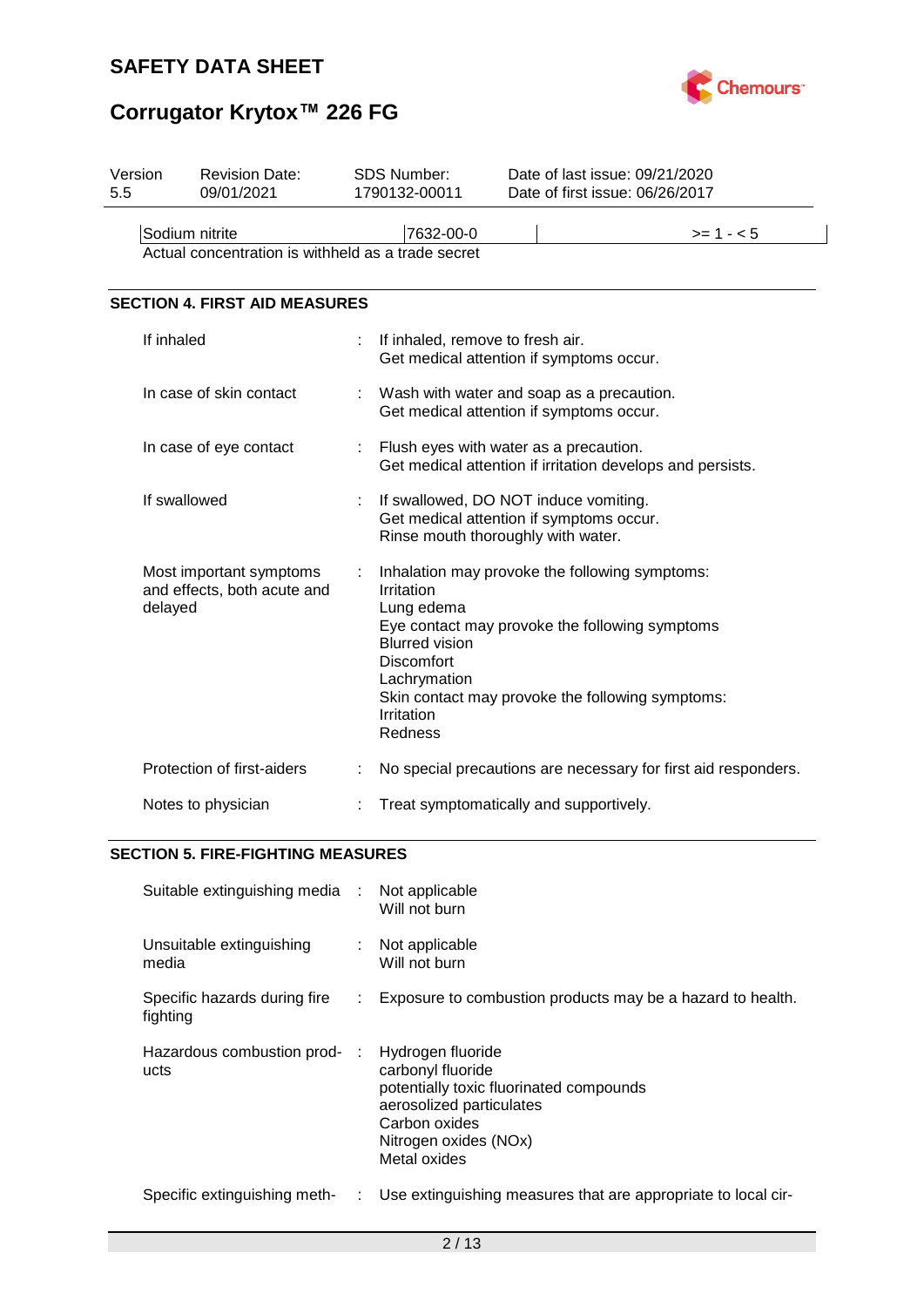

| Version<br>5.5 | <b>Revision Date:</b><br>09/01/2021                                             | SDS Number:<br>1790132-00011                              | Date of last issue: 09/21/2020<br>Date of first issue: 06/26/2017                                                                                                                                                                                                                                                                                                                                                                                                                                                                                                                                                        |
|----------------|---------------------------------------------------------------------------------|-----------------------------------------------------------|--------------------------------------------------------------------------------------------------------------------------------------------------------------------------------------------------------------------------------------------------------------------------------------------------------------------------------------------------------------------------------------------------------------------------------------------------------------------------------------------------------------------------------------------------------------------------------------------------------------------------|
| ods            |                                                                                 | SO.<br>Evacuate area.                                     | cumstances and the surrounding environment.<br>Use water spray to cool unopened containers.<br>Remove undamaged containers from fire area if it is safe to do                                                                                                                                                                                                                                                                                                                                                                                                                                                            |
|                | Special protective equipment<br>for fire-fighters                               | necessary.<br>Use personal protective equipment.          | Wear self-contained breathing apparatus for firefighting if                                                                                                                                                                                                                                                                                                                                                                                                                                                                                                                                                              |
|                | <b>SECTION 6. ACCIDENTAL RELEASE MEASURES</b>                                   |                                                           |                                                                                                                                                                                                                                                                                                                                                                                                                                                                                                                                                                                                                          |
|                | Personal precautions, protec- :<br>tive equipment and emer-<br>gency procedures |                                                           | Follow safe handling advice (see section 7) and personal pro-<br>tective equipment recommendations (see section 8).                                                                                                                                                                                                                                                                                                                                                                                                                                                                                                      |
|                | Environmental precautions                                                       | Avoid release to the environment.<br>cannot be contained. | Prevent further leakage or spillage if safe to do so.<br>Retain and dispose of contaminated wash water.<br>Local authorities should be advised if significant spillages                                                                                                                                                                                                                                                                                                                                                                                                                                                  |
|                | Methods and materials for<br>containment and cleaning up                        | bent.<br>which regulations are applicable.                | Soak up with inert absorbent material.<br>For large spills, provide diking or other appropriate contain-<br>ment to keep material from spreading. If diked material can be<br>pumped, store recovered material in appropriate container.<br>Clean up remaining materials from spill with suitable absor-<br>Local or national regulations may apply to releases and dispo-<br>sal of this material, as well as those materials and items em-<br>ployed in the cleanup of releases. You will need to determine<br>Sections 13 and 15 of this SDS provide information regarding<br>certain local or national requirements. |

### **SECTION 7. HANDLING AND STORAGE**

| Technical measures          | See Engineering measures under EXPOSURE<br>CONTROLS/PERSONAL PROTECTION section.                                                                                                                                             |
|-----------------------------|------------------------------------------------------------------------------------------------------------------------------------------------------------------------------------------------------------------------------|
| Local/Total ventilation     | : Use only with adequate ventilation.                                                                                                                                                                                        |
| Advice on safe handling     | : Handle in accordance with good industrial hygiene and safety<br>practice, based on the results of the workplace exposure as-<br>sessment<br>Take care to prevent spills, waste and minimize release to the<br>environment. |
| Conditions for safe storage | : Keep in properly labeled containers.<br>Store in accordance with the particular national regulations.                                                                                                                      |
| Materials to avoid          | No special restrictions on storage with other products.                                                                                                                                                                      |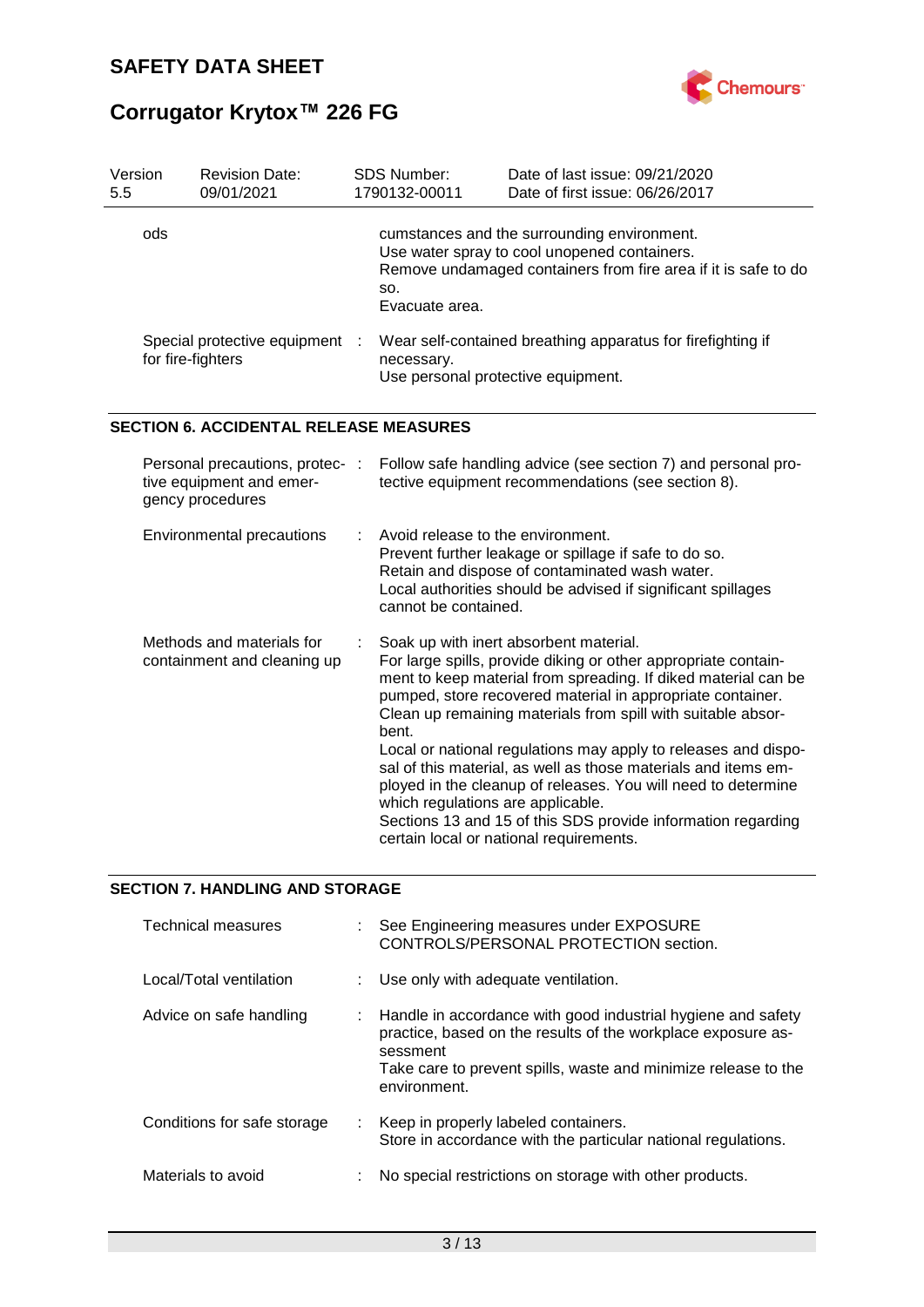



| Version | <b>Revision Date:</b> | SDS Number:   | Date of last issue: 09/21/2020  |
|---------|-----------------------|---------------|---------------------------------|
| 5.5     | 09/01/2021            | 1790132-00011 | Date of first issue: 06/26/2017 |
|         |                       |               |                                 |

Further information on stor-: No decomposition if stored and applied as directed. age stability

### **SECTION 8. EXPOSURE CONTROLS/PERSONAL PROTECTION**

### **Ingredients with workplace control parameters**

Contains no substances with occupational exposure limit values.

### **Occupational exposure limits of decomposition products**

| Components          | CAS-No.   | Value type<br>(Form of  | Control parame-<br>ters / Permissible    | <b>Basis</b>     |
|---------------------|-----------|-------------------------|------------------------------------------|------------------|
| Hydrofluoric acid   | 7664-39-3 | exposure)<br><b>TWA</b> | concentration<br>$0.5$ ppm<br>(Fluorine) | <b>ACGIH</b>     |
|                     |           | $\mathsf{C}$            | 2 ppm<br>(Fluorine)                      | <b>ACGIH</b>     |
|                     |           | $\mathsf{C}$            | 6 ppm<br>$5$ mg/m $3$                    | <b>NIOSH REL</b> |
|                     |           | <b>TWA</b>              | 3 ppm<br>$2.5 \text{ mg/m}^3$            | <b>NIOSH REL</b> |
|                     |           | <b>TWA</b>              | 3 ppm                                    | OSHA Z-2         |
| Carbonyl difluoride | 353-50-4  | <b>TWA</b>              | 2 ppm                                    | <b>ACGIH</b>     |
|                     |           | <b>STEL</b>             | 5 ppm                                    | <b>ACGIH</b>     |
|                     |           | <b>TWA</b>              | 2 ppm<br>$5 \text{ mg/m}^3$              | <b>NIOSH REL</b> |
|                     |           | <b>ST</b>               | 5 ppm<br>$15$ mg/m <sup>3</sup>          | <b>NIOSH REL</b> |
| Carbon dioxide      | 124-38-9  | <b>TWA</b>              | 5,000 ppm                                | <b>ACGIH</b>     |
|                     |           | <b>STEL</b>             | 30,000 ppm                               | <b>ACGIH</b>     |
|                     |           | <b>TWA</b>              | $5,000$ ppm<br>$9,000$ mg/m <sup>3</sup> | <b>NIOSH REL</b> |
|                     |           | <b>ST</b>               | 30,000 ppm<br>54,000 mg/m <sup>3</sup>   | <b>NIOSH REL</b> |
|                     |           | <b>TWA</b>              | 5,000 ppm<br>$9,000$ mg/m <sup>3</sup>   | OSHA Z-1         |
| Carbon monoxide     | 630-08-0  | <b>TWA</b>              | 25 ppm                                   | <b>ACGIH</b>     |
|                     |           | <b>TWA</b>              | 35 ppm<br>40 mg/m <sup>3</sup>           | <b>NIOSH REL</b> |
|                     |           | $\mathsf{C}$            | 200 ppm<br>229 mg/m <sup>3</sup>         | <b>NIOSH REL</b> |
|                     |           | <b>TWA</b>              | 50 ppm<br>55 mg/m <sup>3</sup>           | OSHA Z-1         |

**Engineering measures** : Processing may form hazardous compounds (see section 10).

> Ensure adequate ventilation, especially in confined areas. Minimize workplace exposure concentrations.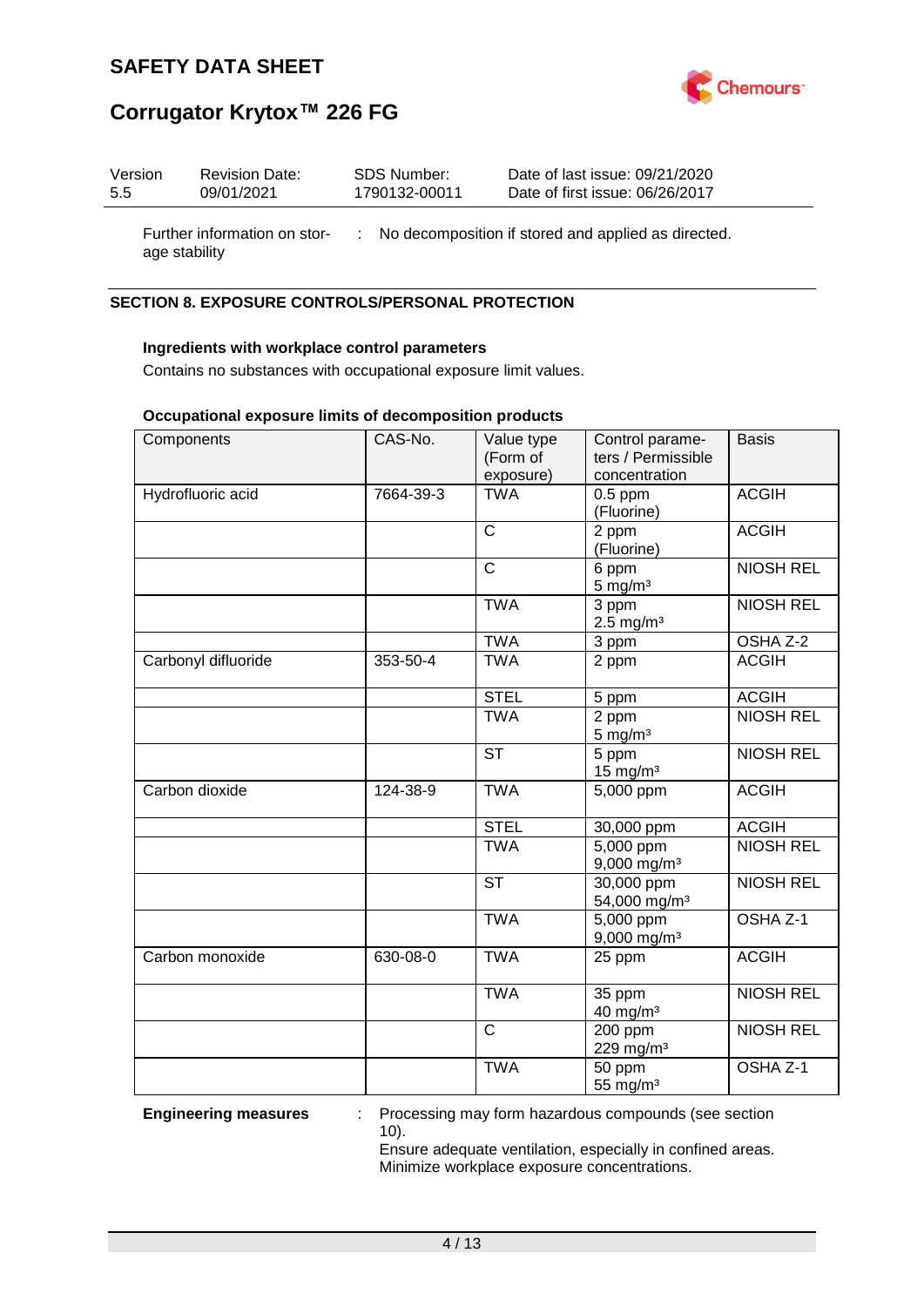

# **Corrugator Krytox™ 226 FG**

| Version<br>5.5 | <b>Revision Date:</b><br>09/01/2021 | <b>SDS Number:</b><br>1790132-00011 | Date of last issue: 09/21/2020<br>Date of first issue: 06/26/2017                                                                                                                                                                                                                                                                                                                                                                                                                                                                                                                                                                                                                         |
|----------------|-------------------------------------|-------------------------------------|-------------------------------------------------------------------------------------------------------------------------------------------------------------------------------------------------------------------------------------------------------------------------------------------------------------------------------------------------------------------------------------------------------------------------------------------------------------------------------------------------------------------------------------------------------------------------------------------------------------------------------------------------------------------------------------------|
|                | Personal protective equipment       |                                     |                                                                                                                                                                                                                                                                                                                                                                                                                                                                                                                                                                                                                                                                                           |
|                | Respiratory protection              | protection.                         | General and local exhaust ventilation is recommended to<br>maintain vapor exposures below recommended limits. Where<br>concentrations are above recommended limits or are<br>unknown, appropriate respiratory protection should be worn.<br>Follow OSHA respirator regulations (29 CFR 1910.134) and<br>use NIOSH/MSHA approved respirators. Protection provided<br>by air purifying respirators against exposure to any hazar-<br>dous chemical is limited. Use a positive pressure air supplied<br>respirator if there is any potential for uncontrolled release,<br>exposure levels are unknown, or any other circumstance<br>where air purifying respirators may not provide adequate |
|                | Hand protection                     |                                     |                                                                                                                                                                                                                                                                                                                                                                                                                                                                                                                                                                                                                                                                                           |
|                | <b>Remarks</b>                      |                                     | Wash hands before breaks and at the end of workday.                                                                                                                                                                                                                                                                                                                                                                                                                                                                                                                                                                                                                                       |
|                | Eye protection                      | Safety glasses                      | : Wear the following personal protective equipment:                                                                                                                                                                                                                                                                                                                                                                                                                                                                                                                                                                                                                                       |
|                | Skin and body protection            |                                     | Skin should be washed after contact.                                                                                                                                                                                                                                                                                                                                                                                                                                                                                                                                                                                                                                                      |
|                | Hygiene measures                    | king place.                         | If exposure to chemical is likely during typical use, provide<br>eye flushing systems and safety showers close to the wor-<br>When using do not eat, drink or smoke.<br>Wash contaminated clothing before re-use.                                                                                                                                                                                                                                                                                                                                                                                                                                                                         |

### **SECTION 9. PHYSICAL AND CHEMICAL PROPERTIES**

| Appearance                                                     | ٠.  | Grease            |
|----------------------------------------------------------------|-----|-------------------|
| Color                                                          | t.  | white             |
| Odor                                                           | t.  | odorless          |
| <b>Odor Threshold</b>                                          | × 1 | No data available |
| рH                                                             |     | : 7               |
| Melting point/freezing point                                   |     | : 608 °F / 320 °C |
| Initial boiling point and boiling : No data available<br>range |     |                   |
| Flash point                                                    | t.  | Not applicable    |
| Evaporation rate                                               | ÷   | Not applicable    |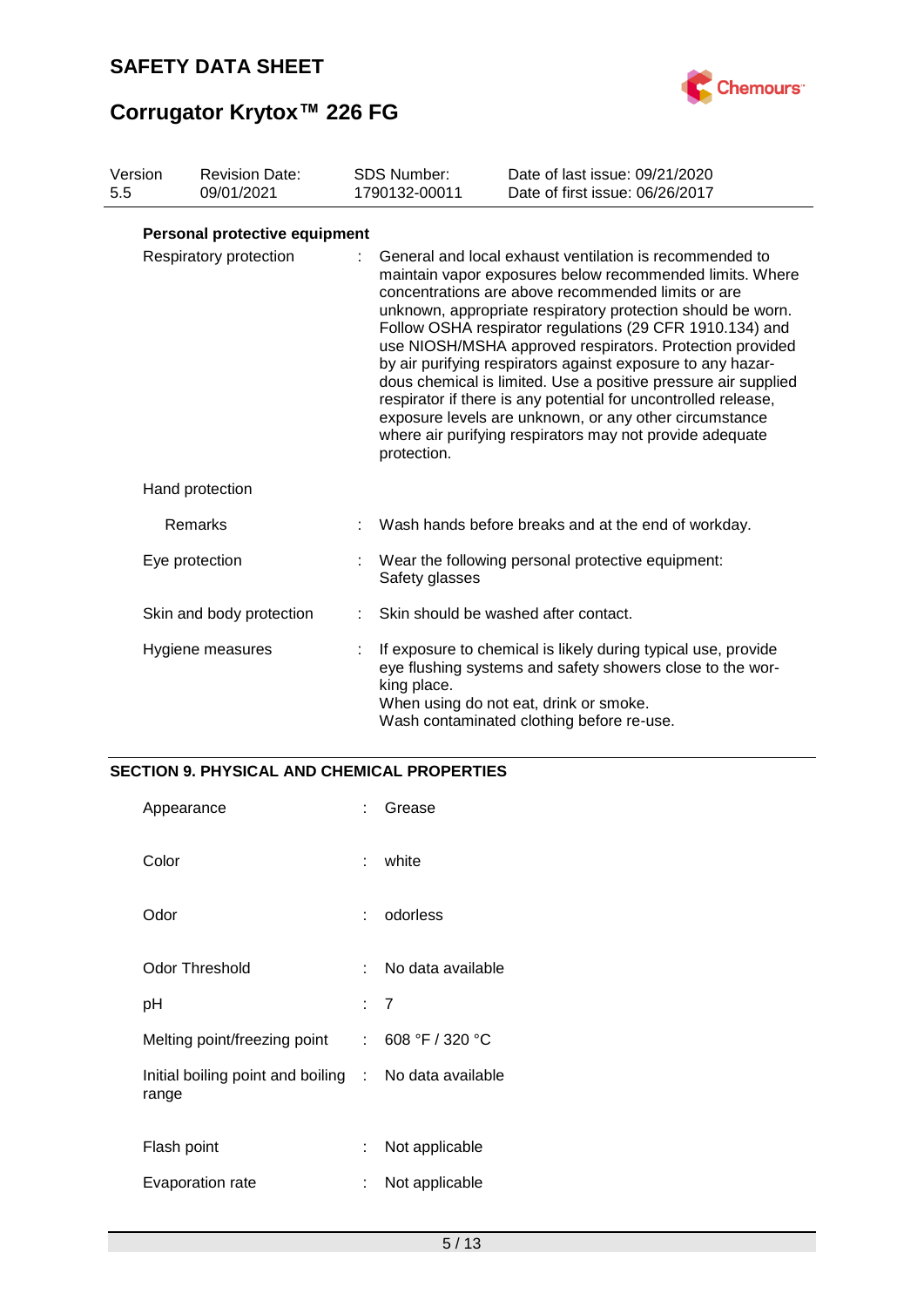

# **Corrugator Krytox™ 226 FG**

| Version<br>5.5 |                 | <b>Revision Date:</b><br>09/01/2021                 |    | SDS Number:<br>1790132-00011 | Date of last issue: 09/21/2020<br>Date of first issue: 06/26/2017 |
|----------------|-----------------|-----------------------------------------------------|----|------------------------------|-------------------------------------------------------------------|
|                |                 | Flammability (solid, gas)                           | ÷  | Will not burn                |                                                                   |
|                |                 | Upper explosion limit / Upper<br>flammability limit | ÷  | No data available            |                                                                   |
|                |                 | Lower explosion limit / Lower<br>flammability limit | ÷  | No data available            |                                                                   |
|                |                 | Vapor pressure                                      |    | Not applicable               |                                                                   |
|                |                 | Relative vapor density                              | ÷  | Not applicable               |                                                                   |
|                |                 | Relative density                                    |    | 1.89 - 1.93 (75 °F / 24 °C)  |                                                                   |
|                | Solubility(ies) | Water solubility                                    | ÷  | insoluble                    |                                                                   |
|                | octanol/water   | Partition coefficient: n-                           |    | Not applicable               |                                                                   |
|                |                 | Autoignition temperature                            | ÷  | No data available            |                                                                   |
|                |                 | Decomposition temperature                           | ÷. | 608 °F / 320 °C              |                                                                   |
|                | Viscosity       | Viscosity, kinematic                                |    | Not applicable               |                                                                   |
|                |                 | <b>Explosive properties</b>                         |    | Not explosive                |                                                                   |
|                |                 | Oxidizing properties                                |    |                              | The substance or mixture is not classified as oxidizing.          |
|                | Particle size   |                                                     |    | No data available            |                                                                   |

### **SECTION 10. STABILITY AND REACTIVITY**

| Reactivity                              | ÷  | Not classified as a reactivity hazard.                                       |  |  |
|-----------------------------------------|----|------------------------------------------------------------------------------|--|--|
| Chemical stability                      | t. | Stable under normal conditions.                                              |  |  |
| Possibility of hazardous reac-<br>tions | ÷  | Hazardous decomposition products will be formed at elevated<br>temperatures. |  |  |
| Conditions to avoid                     |    | None known.                                                                  |  |  |
| Incompatible materials                  | ÷  | None.                                                                        |  |  |
| <b>Hazardous decomposition products</b> |    |                                                                              |  |  |

| : Hydrofluoric acid |
|---------------------|
| Carbonyl difluoride |
| Carbon dioxide      |
| Carbon monoxide     |
|                     |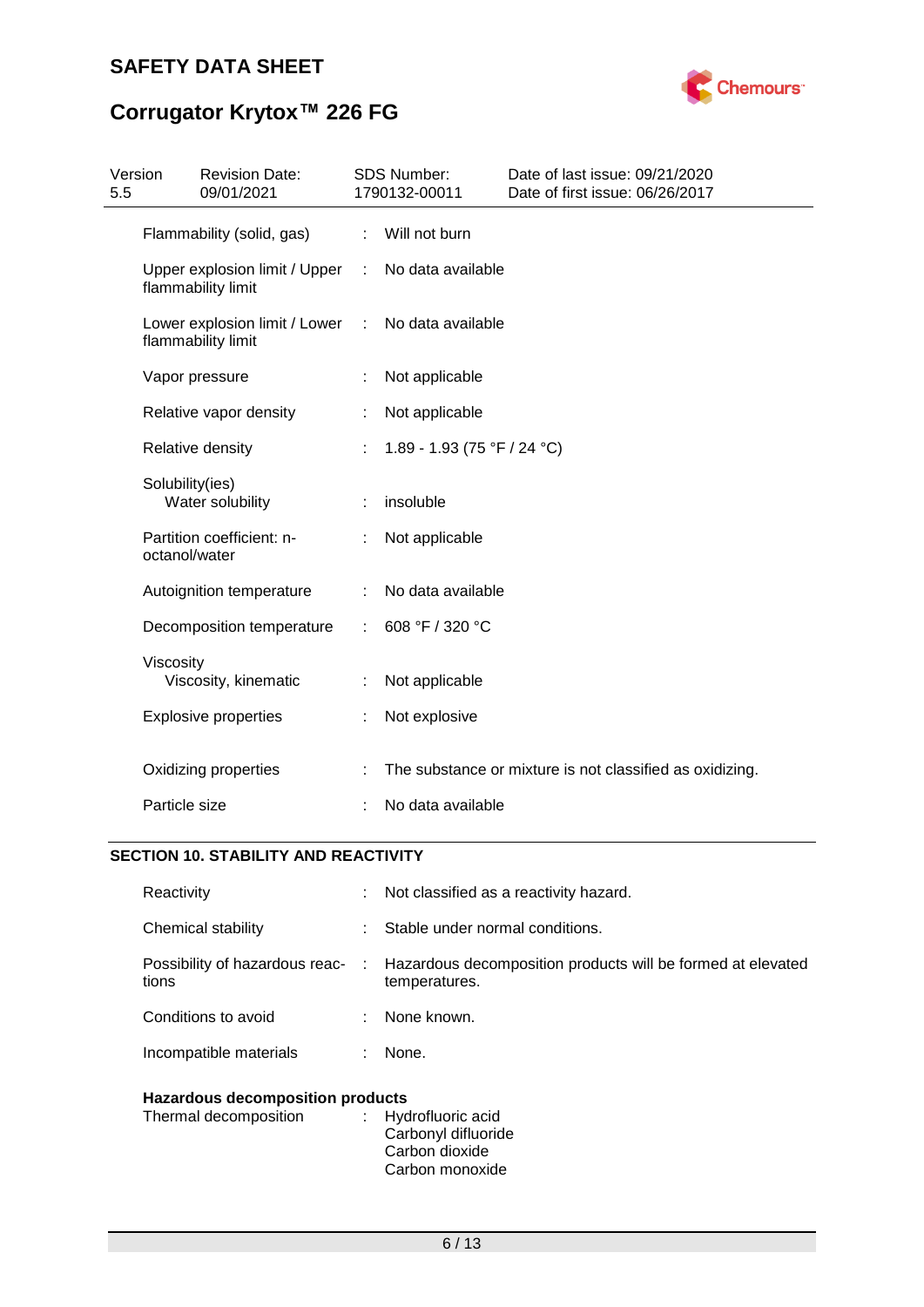

# **Corrugator Krytox™ 226 FG**

| Version<br>5.5 | <b>Revision Date:</b><br>09/01/2021                                                               | SDS Number:<br>1790132-00011                                                   | Date of last issue: 09/21/2020<br>Date of first issue: 06/26/2017 |
|----------------|---------------------------------------------------------------------------------------------------|--------------------------------------------------------------------------------|-------------------------------------------------------------------|
|                | <b>SECTION 11. TOXICOLOGICAL INFORMATION</b>                                                      |                                                                                |                                                                   |
| Ingestion      | Information on likely routes of exposure<br>Skin contact<br>Eye contact                           |                                                                                |                                                                   |
|                | <b>Acute toxicity</b>                                                                             |                                                                                |                                                                   |
|                | Not classified based on available information.                                                    |                                                                                |                                                                   |
| Product:       | Acute oral toxicity                                                                               | icity                                                                          | Assessment: The substance or mixture has no acute oral tox-       |
|                | Acute inhalation toxicity                                                                         | Exposure time: 4 h<br>Test atmosphere: dust/mist<br>Method: Calculation method | Acute toxicity estimate: > 200 mg/l                               |
|                | Components:                                                                                       |                                                                                |                                                                   |
|                | Sodium nitrite:                                                                                   |                                                                                |                                                                   |
|                | Acute oral toxicity                                                                               | LD50 (Rat): 180 mg/kg                                                          |                                                                   |
|                | Acute inhalation toxicity                                                                         | LC50 (Rat): 5.5 mg/l<br>Exposure time: 4 h<br>Test atmosphere: dust/mist       |                                                                   |
|                | <b>Skin corrosion/irritation</b><br>Not classified based on available information.<br>Components: |                                                                                |                                                                   |

### **Sodium nitrite:**

| Species | : Rabbit                  |
|---------|---------------------------|
| Method  | : OECD Test Guideline 404 |
| Result  | : No skin irritation      |

### **Serious eye damage/eye irritation**

Not classified based on available information.

### **Components:**

### **Sodium nitrite:**

| <b>Species</b> | : Rabbit                                       |
|----------------|------------------------------------------------|
| Result         | : Irritation to eyes, reversing within 21 days |
| Method         | : OECD Test Guideline 405                      |

### **Respiratory or skin sensitization**

### **Skin sensitization**

Not classified based on available information.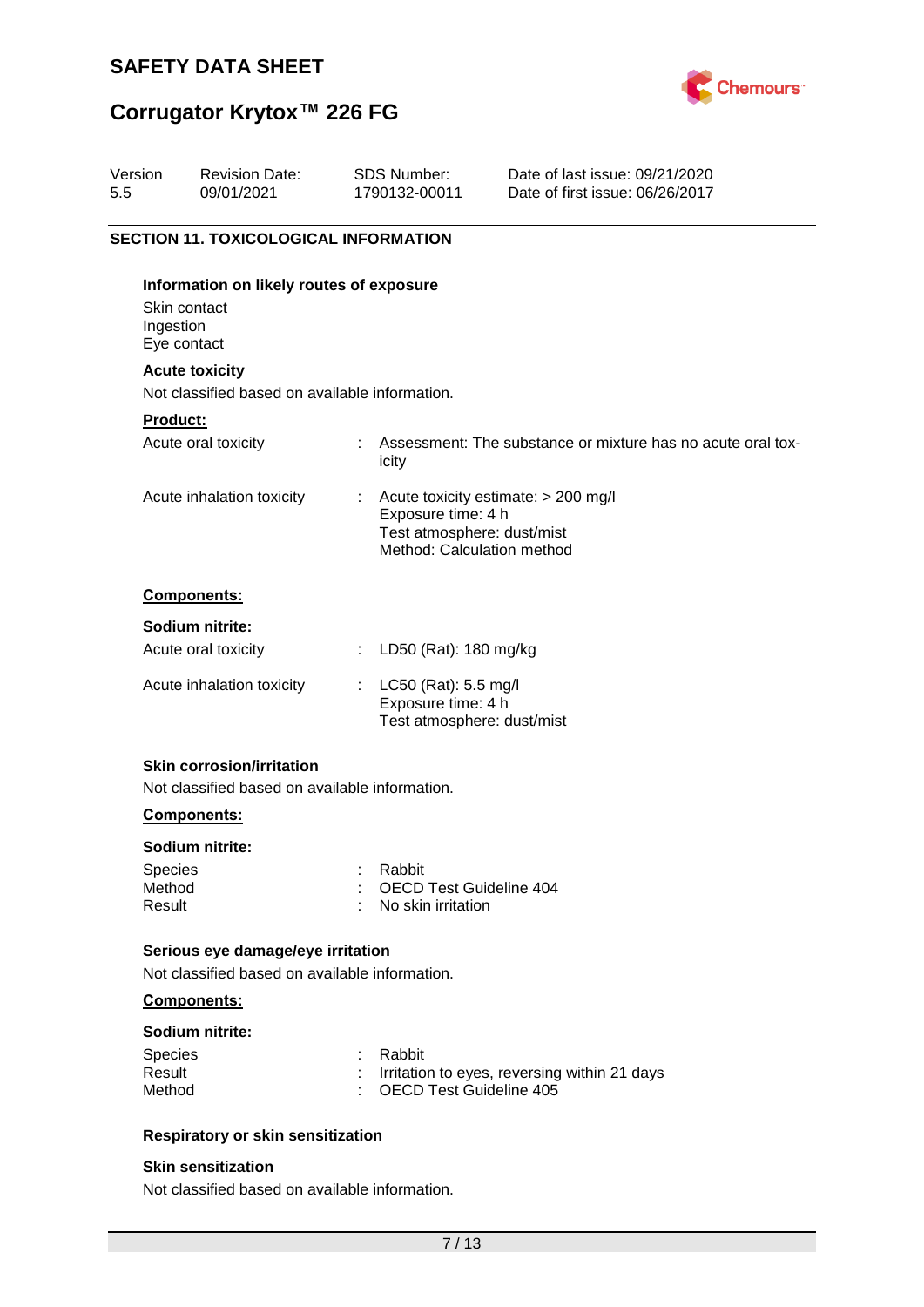

# **Corrugator Krytox™ 226 FG**

| Version<br>5.5 |                                                                                    | 09/01/2021                                | <b>Revision Date:</b>                          |                                                                                          | <b>SDS Number:</b><br>1790132-00011                                                                         | Date of last issue: 09/21/2020<br>Date of first issue: 06/26/2017                                                                           |  |  |  |
|----------------|------------------------------------------------------------------------------------|-------------------------------------------|------------------------------------------------|------------------------------------------------------------------------------------------|-------------------------------------------------------------------------------------------------------------|---------------------------------------------------------------------------------------------------------------------------------------------|--|--|--|
|                | <b>Respiratory sensitization</b><br>Not classified based on available information. |                                           |                                                |                                                                                          |                                                                                                             |                                                                                                                                             |  |  |  |
|                | <b>Germ cell mutagenicity</b><br>Not classified based on available information.    |                                           |                                                |                                                                                          |                                                                                                             |                                                                                                                                             |  |  |  |
|                |                                                                                    | Components:                               |                                                |                                                                                          |                                                                                                             |                                                                                                                                             |  |  |  |
|                |                                                                                    | Sodium nitrite:                           |                                                |                                                                                          |                                                                                                             |                                                                                                                                             |  |  |  |
|                |                                                                                    | Genotoxicity in vitro                     |                                                |                                                                                          | Result: positive                                                                                            | Test Type: Bacterial reverse mutation assay (AMES)                                                                                          |  |  |  |
|                |                                                                                    |                                           |                                                |                                                                                          | Result: positive                                                                                            | Test Type: In vitro mammalian cell gene mutation test                                                                                       |  |  |  |
|                | Genotoxicity in vivo                                                               |                                           |                                                | cytogenetic assay)<br>Species: Mouse<br>Result: negative                                 | Test Type: Mammalian erythrocyte micronucleus test (in vivo<br>Application Route: Intraperitoneal injection |                                                                                                                                             |  |  |  |
|                |                                                                                    |                                           |                                                |                                                                                          | cytogenetic assay)<br>Species: Rat<br>Result: negative                                                      | Test Type: Mammalian erythrocyte micronucleus test (in vivo<br>Application Route: Intraperitoneal injection                                 |  |  |  |
|                |                                                                                    | Carcinogenicity                           | Not classified based on available information. |                                                                                          |                                                                                                             |                                                                                                                                             |  |  |  |
|                |                                                                                    | Components:                               |                                                |                                                                                          |                                                                                                             |                                                                                                                                             |  |  |  |
|                |                                                                                    | Sodium nitrite:                           |                                                |                                                                                          |                                                                                                             |                                                                                                                                             |  |  |  |
|                | <b>Species</b><br>Result                                                           | <b>Application Route</b><br>Exposure time |                                                |                                                                                          | Rat<br>Ingestion<br>2 Years<br>negative                                                                     |                                                                                                                                             |  |  |  |
|                | <b>IARC</b><br>Sodium nitrite                                                      |                                           | Group 2A: Probably carcinogenic to humans      | 7632-00-0<br>(nitrite (ingested) under conditions that result in endogenous nitrosation) |                                                                                                             |                                                                                                                                             |  |  |  |
|                | <b>OSHA</b>                                                                        |                                           |                                                |                                                                                          | on OSHA's list of regulated carcinogens.                                                                    | No component of this product present at levels greater than or equal to 0.1% is                                                             |  |  |  |
|                | <b>NTP</b>                                                                         |                                           |                                                |                                                                                          |                                                                                                             | No ingredient of this product present at levels greater than or equal to 0.1% is<br>identified as a known or anticipated carcinogen by NTP. |  |  |  |
|                |                                                                                    | <b>Reproductive toxicity</b>              | Not classified based on available information. |                                                                                          |                                                                                                             |                                                                                                                                             |  |  |  |
|                |                                                                                    | Components:                               |                                                |                                                                                          |                                                                                                             |                                                                                                                                             |  |  |  |
|                |                                                                                    | Sodium nitrite:                           |                                                |                                                                                          |                                                                                                             |                                                                                                                                             |  |  |  |
|                |                                                                                    | Effects on fertility                      |                                                |                                                                                          |                                                                                                             | Test Type: Two-generation reproduction toxicity study                                                                                       |  |  |  |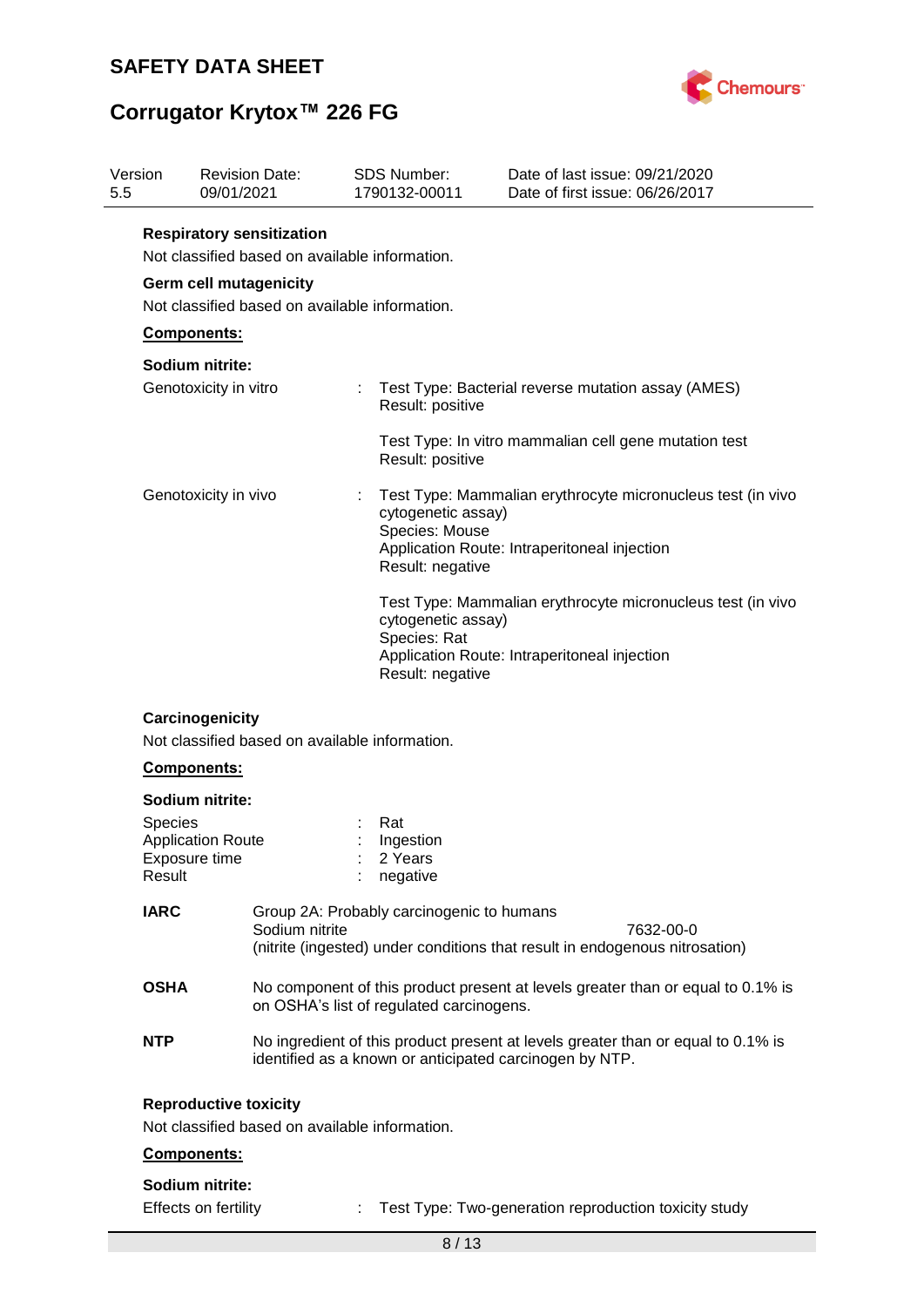Version



Date of last issue: 09/21/2020

# **Corrugator Krytox™ 226 FG**

Revision Date:

| 5.5 | 09/01/2021                                                                    | 1790132-00011                                                      | Date of first issue: 06/26/2017                           |
|-----|-------------------------------------------------------------------------------|--------------------------------------------------------------------|-----------------------------------------------------------|
|     |                                                                               | Species: Mouse<br>Application Route: Ingestion<br>Result: negative |                                                           |
|     | Effects on fetal development                                                  | Species: Rat<br>Application Route: Ingestion<br>Result: negative   | Test Type: Embryo-fetal development                       |
|     | <b>STOT-single exposure</b><br>Not classified based on available information. |                                                                    |                                                           |
|     | <b>STOT-repeated exposure</b>                                                 |                                                                    |                                                           |
|     | Not classified based on available information.                                |                                                                    |                                                           |
|     | <b>Repeated dose toxicity</b>                                                 |                                                                    |                                                           |
|     | Components:                                                                   |                                                                    |                                                           |
|     | Sodium nitrite:                                                               |                                                                    |                                                           |
|     | <b>Species</b>                                                                | Rat                                                                |                                                           |
|     | <b>NOAEL</b><br><b>Application Route</b>                                      | 10 mg/kg<br>Ingestion                                              |                                                           |
|     | Exposure time                                                                 | 2y                                                                 |                                                           |
|     | <b>Aspiration toxicity</b><br>Not classified based on available information.  |                                                                    |                                                           |
|     | <b>SECTION 12. ECOLOGICAL INFORMATION</b><br><b>Ecotoxicity</b>               |                                                                    |                                                           |
|     | Components:                                                                   |                                                                    |                                                           |
|     | Sodium nitrite:                                                               |                                                                    |                                                           |
|     | Toxicity to fish                                                              | Exposure time: 96 h                                                | LC50 (Oncorhynchus mykiss (rainbow trout)): 0.54 mg/l     |
|     | Toxicity to daphnia and other :                                               |                                                                    | EC50 (Daphnia magna (Water flea)): 15.4 mg/l              |
|     | aquatic invertebrates                                                         | Exposure time: 48 h<br>Method: OECD Test Guideline 202             |                                                           |
|     | Toxicity to algae/aquatic<br>plants                                           | 100 mg/l<br>Exposure time: 72 h<br>Method: OECD Test Guideline 201 | EC50 (Scenedesmus capricornutum (fresh water algae)): >   |
|     |                                                                               | mg/l<br>Exposure time: 72 h<br>Method: OECD Test Guideline 201     | NOEC (Scenedesmus capricornutum (fresh water algae)): 100 |

SDS Number: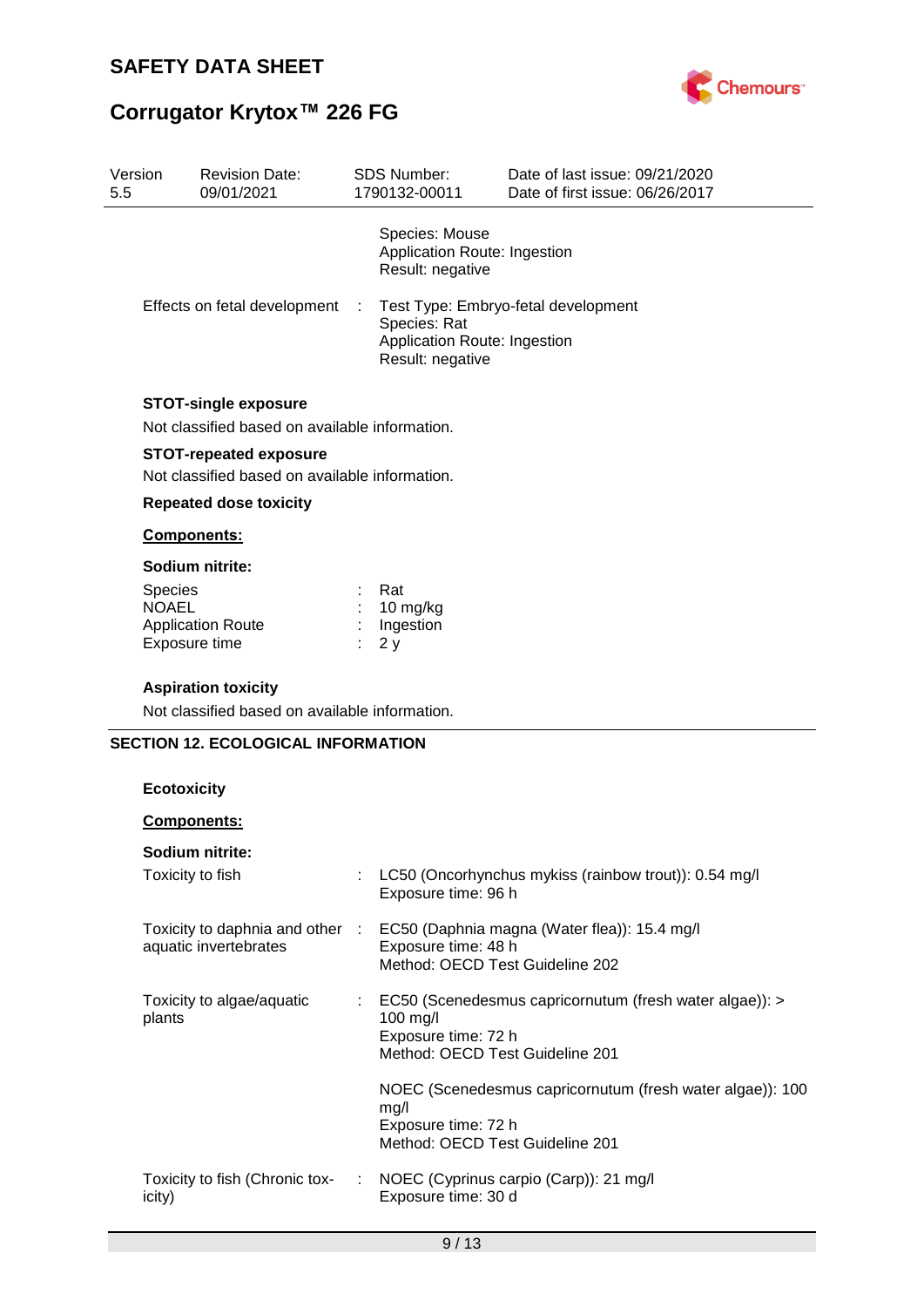

| Version<br>5.5             | <b>Revision Date:</b><br>09/01/2021                              |                                         | <b>SDS Number:</b><br>1790132-00011                     | Date of last issue: 09/21/2020<br>Date of first issue: 06/26/2017 |
|----------------------------|------------------------------------------------------------------|-----------------------------------------|---------------------------------------------------------|-------------------------------------------------------------------|
|                            |                                                                  |                                         | Method: OECD Test Guideline 210                         |                                                                   |
| ic toxicity)               | Toxicity to daphnia and other :<br>aquatic invertebrates (Chron- |                                         | NOEC (Penaeid Shrimp): 9.86 mg/l<br>Exposure time: 80 d |                                                                   |
| Toxicity to microorganisms |                                                                  | : EC50: 281 mg/l<br>Exposure time: 48 h |                                                         |                                                                   |
|                            | <b>Persistence and degradability</b><br>No data available        |                                         |                                                         |                                                                   |
|                            | <b>Bioaccumulative potential</b><br>No data available            |                                         |                                                         |                                                                   |
|                            | <b>Mobility in soil</b><br>No data available                     |                                         |                                                         |                                                                   |
|                            | Other adverse effects<br>No data available                       |                                         |                                                         |                                                                   |

### **SECTION 13. DISPOSAL CONSIDERATIONS**

### **Disposal methods**

| Waste from residues    | Dispose of in accordance with local regulations.                                                                                                               |
|------------------------|----------------------------------------------------------------------------------------------------------------------------------------------------------------|
| Contaminated packaging | Empty containers should be taken to an approved waste<br>handling site for recycling or disposal.<br>If not otherwise specified: Dispose of as unused product. |

### **SECTION 14. TRANSPORT INFORMATION**

### **International Regulations**

### **UNRTDG**

Not regulated as a dangerous good

### **IATA-DGR** Not regulated as a dangerous good

### **IMDG-Code**

Not regulated as a dangerous good

### **Transport in bulk according to Annex II of MARPOL 73/78 and the IBC Code**

Not applicable for product as supplied.

### **Domestic regulation**

| <b>49 CFR</b>        |                                                                        |
|----------------------|------------------------------------------------------------------------|
| UN/ID/NA number      | <b>UN 3077</b>                                                         |
| Proper shipping name | Environmentally hazardous substance, solid, n.o.s.<br>(Sodium nitrite) |
| Class                | : 9                                                                    |
| Packing group        | Ш<br>٠.                                                                |
| Labels               | CLASS <sub>9</sub><br>. .                                              |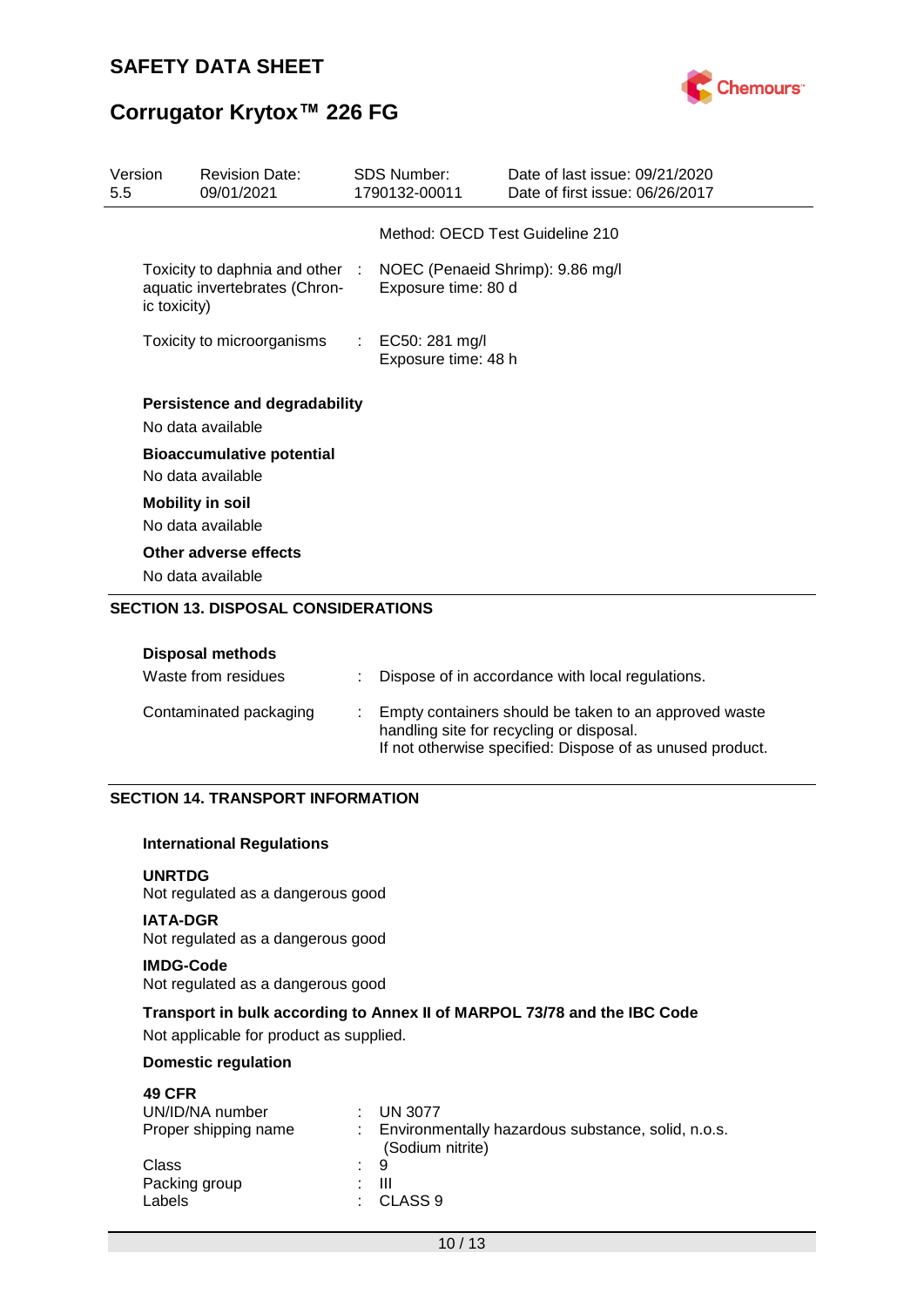

| Version                    | <b>Revision Date:</b> | <b>SDS Number:</b> | Date of last issue: 09/21/2020                                                                                         |
|----------------------------|-----------------------|--------------------|------------------------------------------------------------------------------------------------------------------------|
| 5.5                        | 09/01/2021            | 1790132-00011      | Date of first issue: 06/26/2017                                                                                        |
| ERG Code<br><b>Remarks</b> | Marine pollutant      | : 171<br>no        | THE ABOVE INFORMATION ONLY APPLIES TO PACKAGE<br>SIZES WHERE THE HAZARDOUS SUBSTANCE MEETS<br>THE REPORTABLE QUANTITY. |

### **Special precautions for user**

The transport classification(s) provided herein are for informational purposes only, and solely based upon the properties of the unpackaged material as it is described within this Safety Data Sheet. Transportation classifications may vary by mode of transportation, package sizes, and variations in regional or country regulations.

### **SECTION 15. REGULATORY INFORMATION**

#### **CERCLA Reportable Quantity**

| <b>Components</b> | CAS-No.   | Component RQ | Calculated product RQ |
|-------------------|-----------|--------------|-----------------------|
|                   |           | (lbs)        | (lbs)                 |
| Sodium nitrite    | 7632-00-0 | 100          | 5050                  |

### **SARA 304 Extremely Hazardous Substances Reportable Quantity**

This material does not contain any components with a section 304 EHS RQ.

### **SARA 302 Extremely Hazardous Substances Threshold Planning Quantity**

This material does not contain any components with a section 302 EHS TPQ.

| SARA 311/312 Hazards        | $:$ No SARA Hazards |                                                                                                           |              |  |  |
|-----------------------------|---------------------|-----------------------------------------------------------------------------------------------------------|--------------|--|--|
| <b>SARA 313</b>             |                     | The following components are subject to reporting levels es-<br>tablished by SARA Title III, Section 313: |              |  |  |
|                             | Sodium nitrite      | 7632-00-0                                                                                                 | $>= 1 - 5\%$ |  |  |
| <b>US State Regulations</b> |                     |                                                                                                           |              |  |  |
| Pennsylvania Right To Know  |                     |                                                                                                           |              |  |  |
| <b>PFPE</b> fluid           |                     |                                                                                                           | Trade secret |  |  |
| Fluoropolymer               |                     |                                                                                                           | Trade secret |  |  |

### **California Prop. 65**

WARNING: This product can expose you to chemicals including Pentadecafluorooctanoic acid, which is/are known to the State of California to cause birth defects or other reproductive harm. For more information go to www.P65Warnings.ca.gov. Note to User: This product is not made with PFOA nor is PFOA intentionally present in the product; however, it is possible that PFOA may be present as an impurity at background (environmental) levels.

Sodium nitrite 7632-00-0

#### **California List of Hazardous Substances**

Sodium nitrite 7632-00-0

#### **Additional regulatory information**

Sodium nitrite 7632-00-0

The United States Environmental Protection Agency (USEPA) has established a Significant New Use Rule (SNUR) for one of the components in this product. See 40 CFR § 721.4740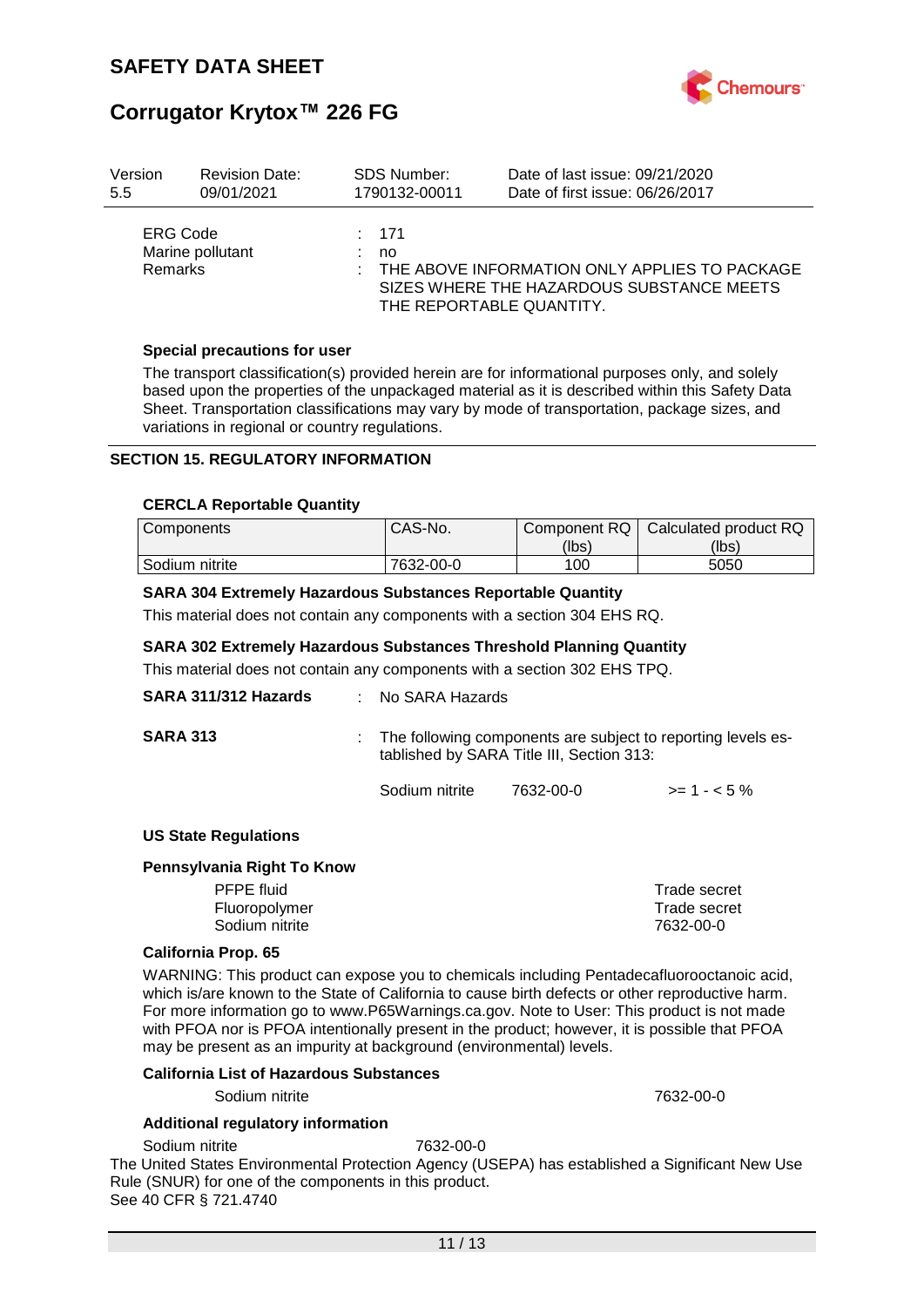

| Version | <b>Revision Date:</b> | SDS Number:   | Date of last issue: 09/21/2020  |
|---------|-----------------------|---------------|---------------------------------|
| 5.5     | 09/01/2021            | 1790132-00011 | Date of first issue: 06/26/2017 |

### **SECTION 16. OTHER INFORMATION**









HMIS® ratings are based on a 0-4 rating scale, with 0 representing minimal hazards or risks, and 4 representing significant hazards or risks. The "\*" represents a chronic hazard, while the "/" represents the absence of a chronic hazard.

Krytox™ and any associated logos are trademarks or copyrights of The Chemours Company FC, LLC.

Chemours™ and the Chemours Logo are trademarks of The Chemours Company. Before use read Chemours safety information.

For further information contact the local Chemours office or nominated distributors.

### **Full text of other abbreviations**

| : USA. ACGIH Threshold Limit Values (TLV)                                                      |
|------------------------------------------------------------------------------------------------|
| : USA. NIOSH Recommended Exposure Limits                                                       |
| : USA. Occupational Exposure Limits (OSHA) - Table Z-1 Lim-<br>its for Air Contaminants        |
| : USA. Occupational Exposure Limits (OSHA) - Table Z-2                                         |
| 8-hour, time-weighted average                                                                  |
| : Short-term exposure limit                                                                    |
| : Ceiling limit                                                                                |
| : Time-weighted average concentration for up to a 10-hour<br>workday during a 40-hour workweek |
| : STEL - 15-minute TWA exposure that should not be exceeded<br>at any time during a workday    |
| : Ceiling value not be exceeded at any time.                                                   |
| : 8-hour time weighted average                                                                 |
| 8-hour time weighted average                                                                   |
|                                                                                                |

AIIC - Australian Inventory of Industrial Chemicals; ASTM - American Society for the Testing of Materials; bw - Body weight; CERCLA - Comprehensive Environmental Response, Compensation, and Liability Act; CMR - Carcinogen, Mutagen or Reproductive Toxicant; DIN - Standard of the German Institute for Standardisation; DOT - Department of Transportation; DSL - Domestic Substances List (Canada); ECx - Concentration associated with x% response; EHS - Extremely Haz-